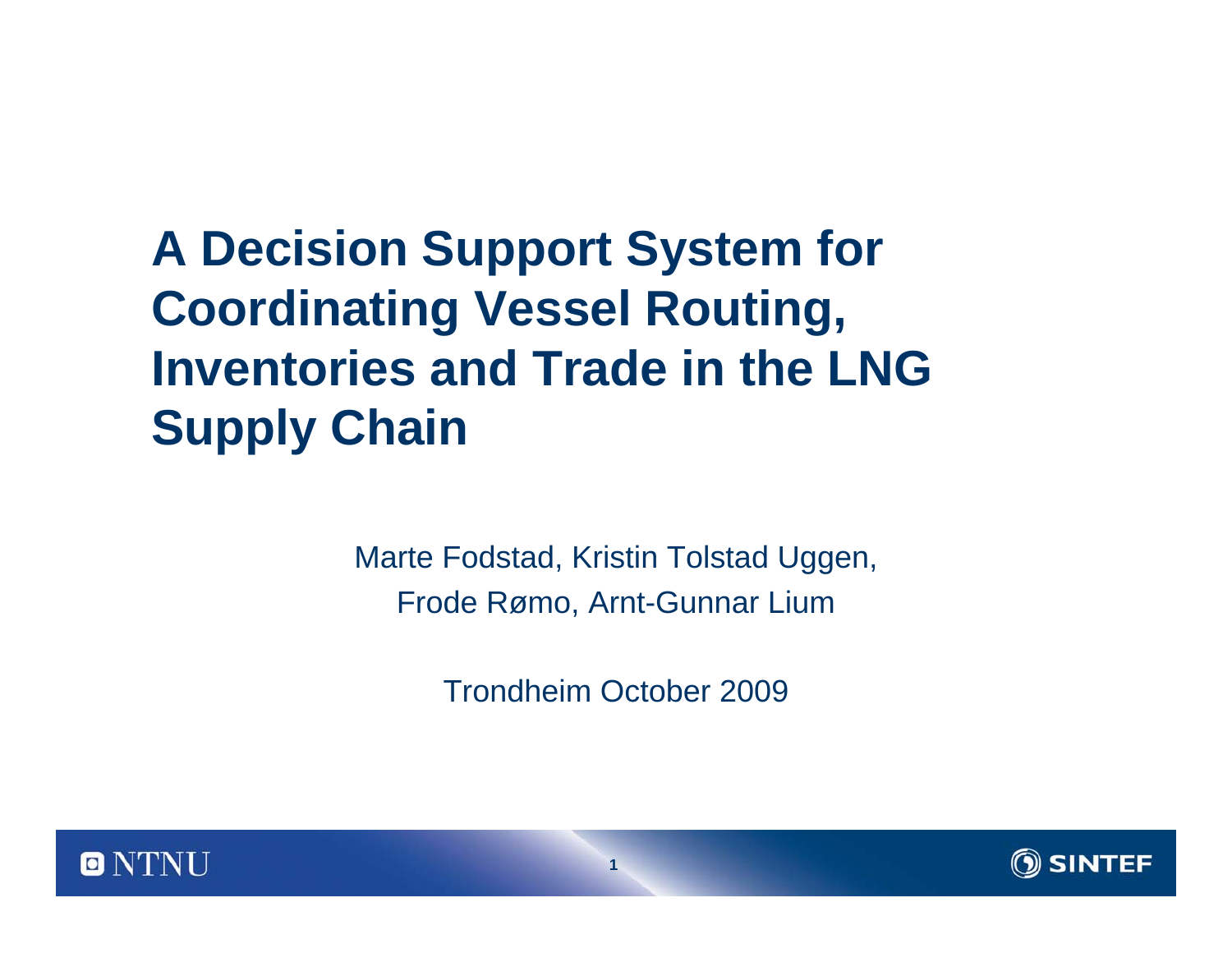# **The project**

- • Goal: Develop a decision support tool for tactical planning for the LNG value chain
- • How: Close cooperation
	- Industrial partners knows the business needs and possibilities
	- SINTEF knows the methodology
- •Main result: The software "LNGScheduler"

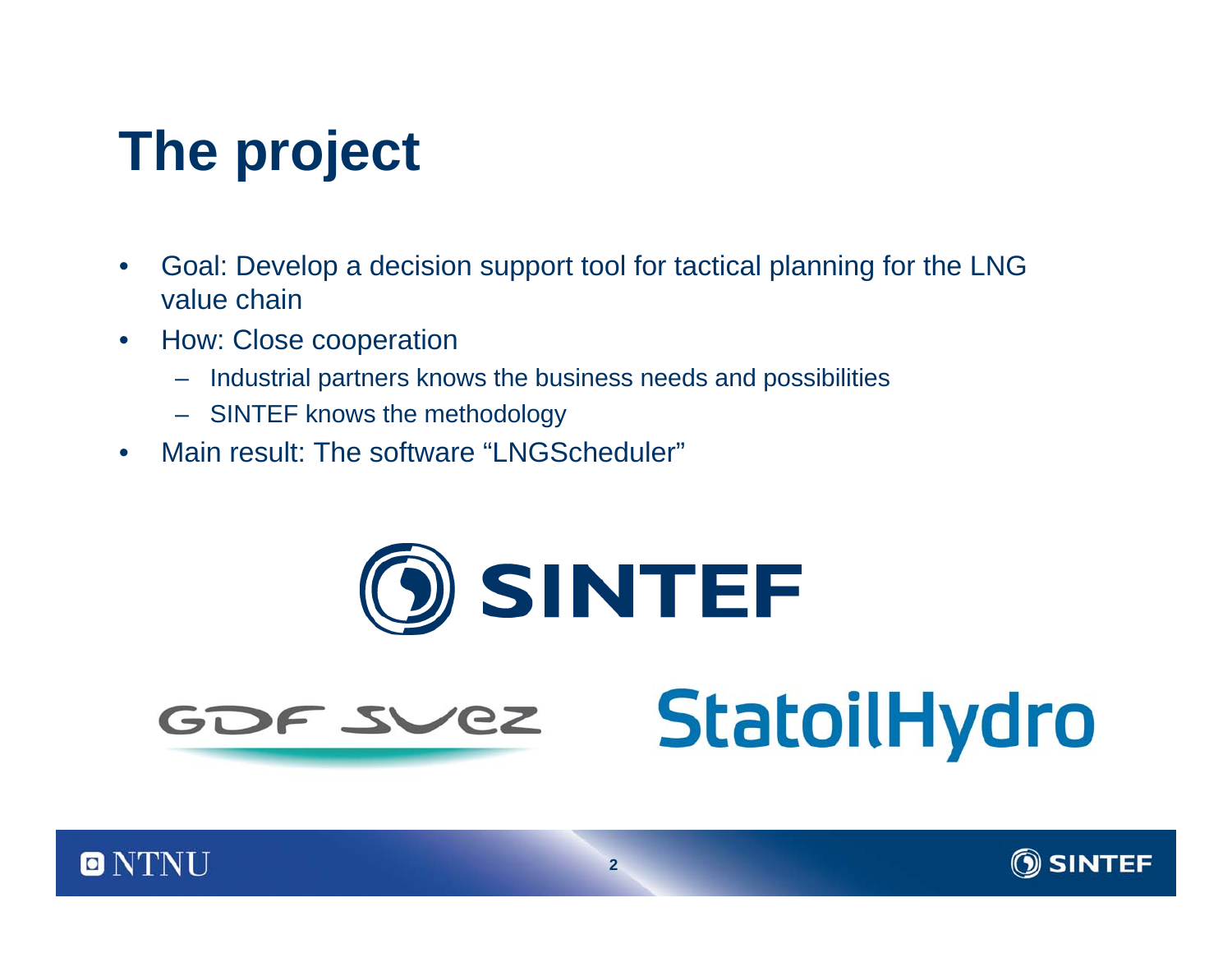# **The LNG Business - geography**

- $\bullet$  Main regional markets
	- North America
	- Europe
	- Asia
- • Accounts for 28% of the natural gas trade between countries
- • Heading against natural gas as a global commodity

Major trade movements Trade flows worldwide (billion cubic metres) 1.72 3.60 0.85 14.53 **USA** Canada Mexico S. & Cent. America Europe & Eurasia Middle East Africa → Natural gas Asia Pacific → LNG

Source: bp.com

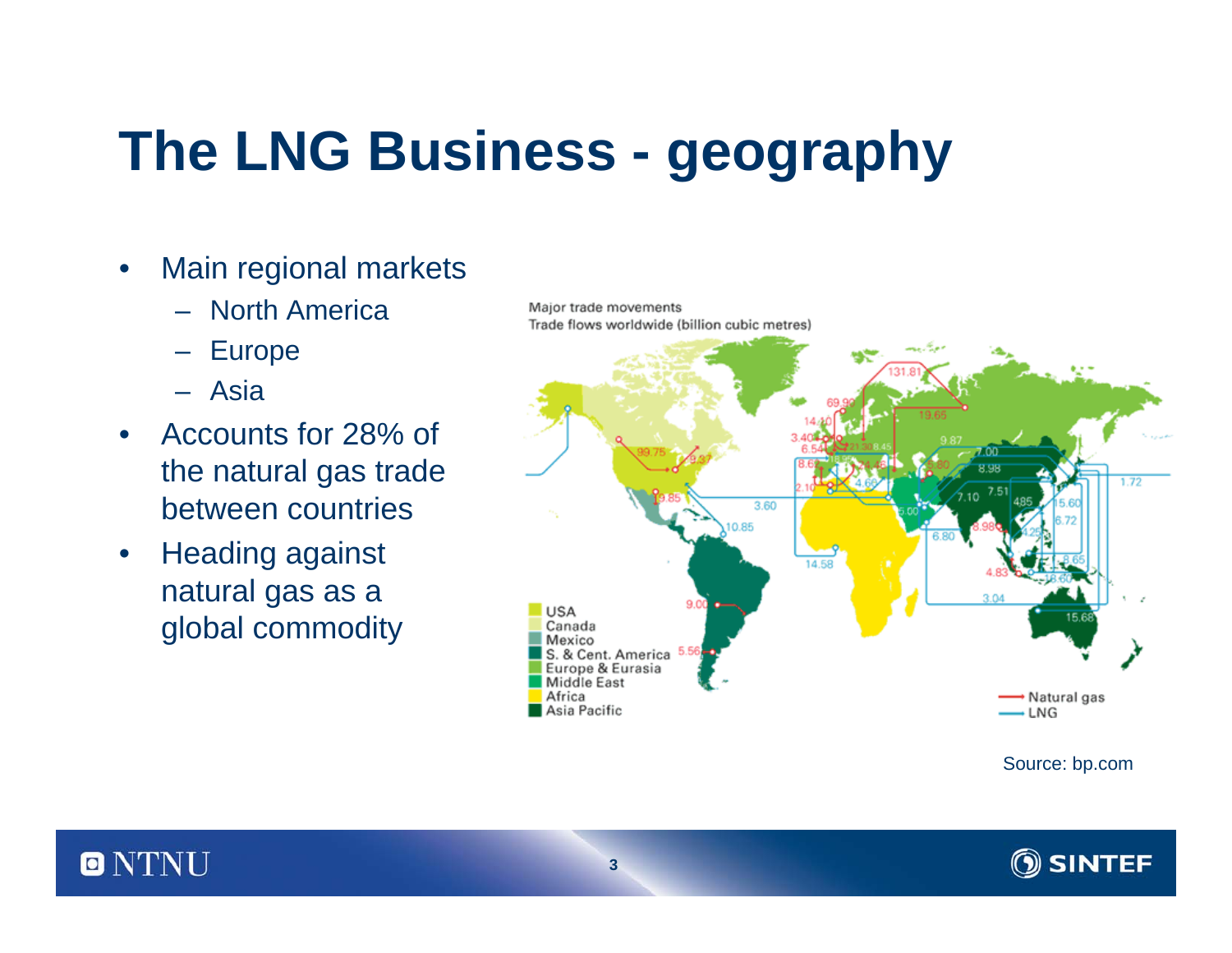## **The LNG Business - growth**

- $\bullet$  Fast growing business
	- Around 8% annual growth expected
- 224 LNG tankers operating in March 2007, 145 new tankers ordered
- • Increasing use of short term contracts (spot)

#### **Three LNG Growth Scenarios:**



Source: Jensen Associates

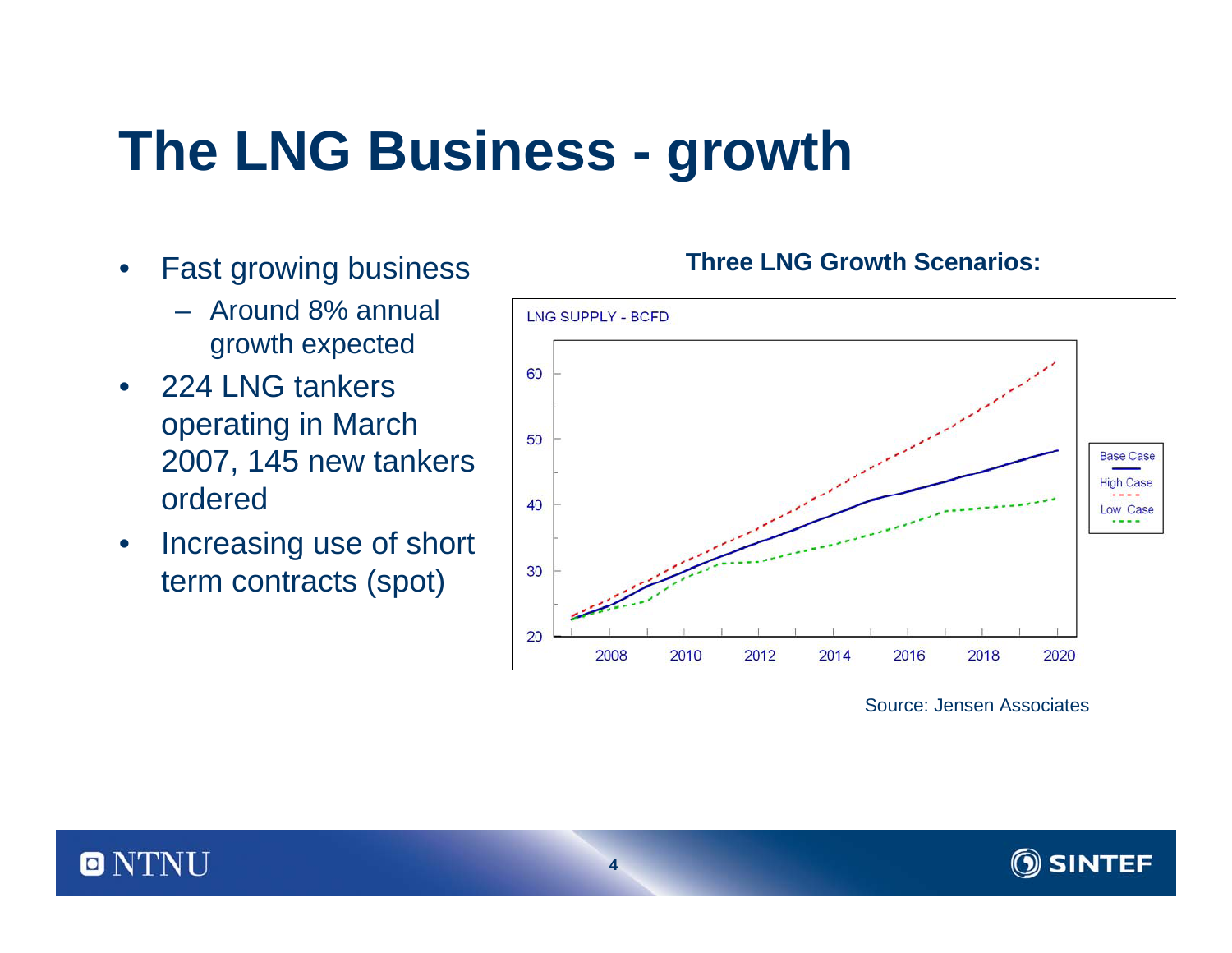### **Tactical value chain planning**



Source: Suez Energy International, Michalek 2006

- • Main decisions: Production rate, regasification rate, routing and scheduling of vessels, loading/unloading volume, spot vs contract sales
- •**Traditionally** 
	- Manual planning in spread sheets and the like
	- – Split planning in sub tasks
		- •Terminal management, fleet management, contract management
		- •Regional planning



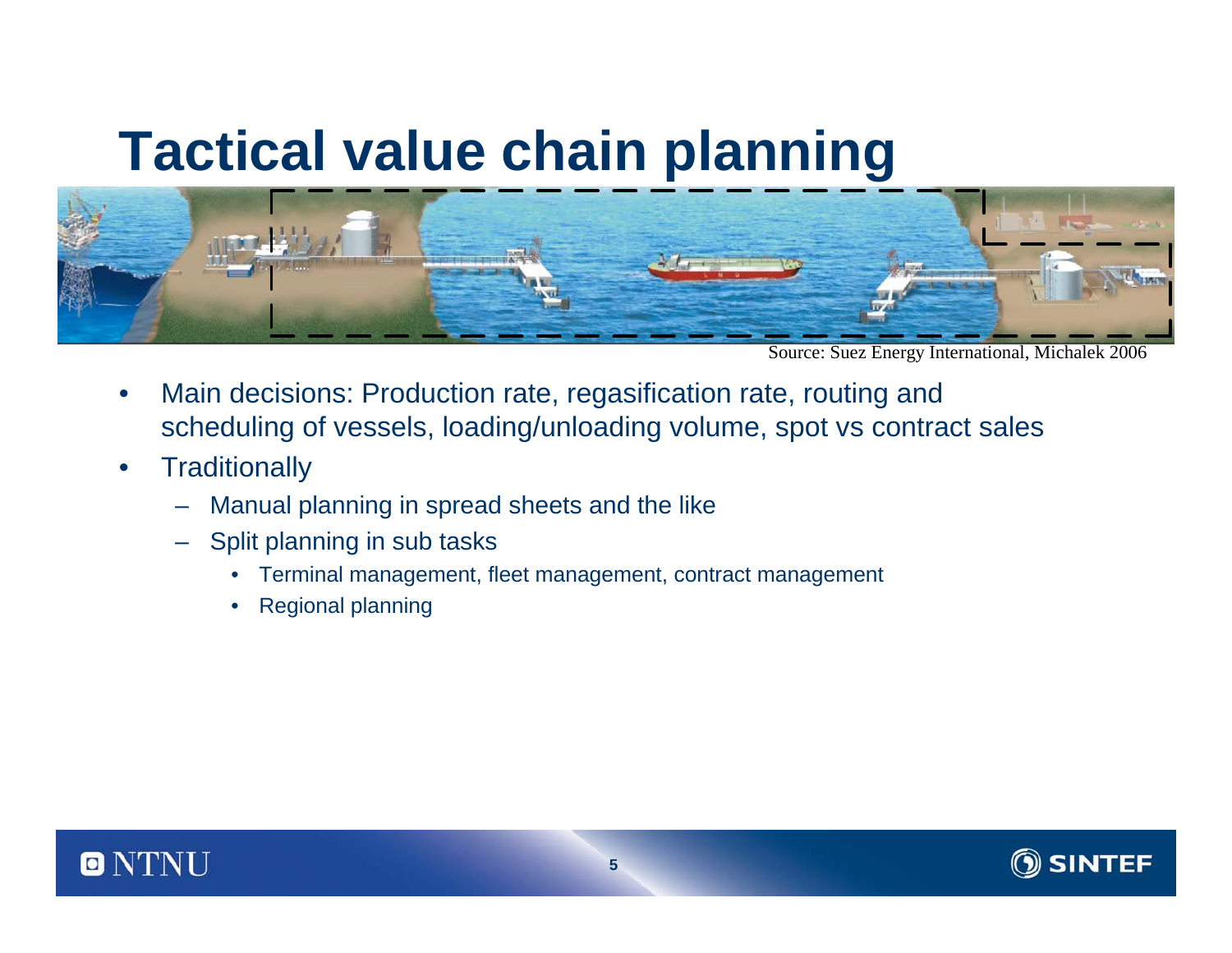## **Consequences for tactical planning**

- $\bullet$  Increasing number of vessels and terminals
	- => combinatorics make problem intractable for manual planning
- • Increasing flexibility and dynamics in the value chain
	- => making rules of thumb for planning harder
	- => the risk of sub optimization because of split planning increases
	- => increased need for frequent replanning

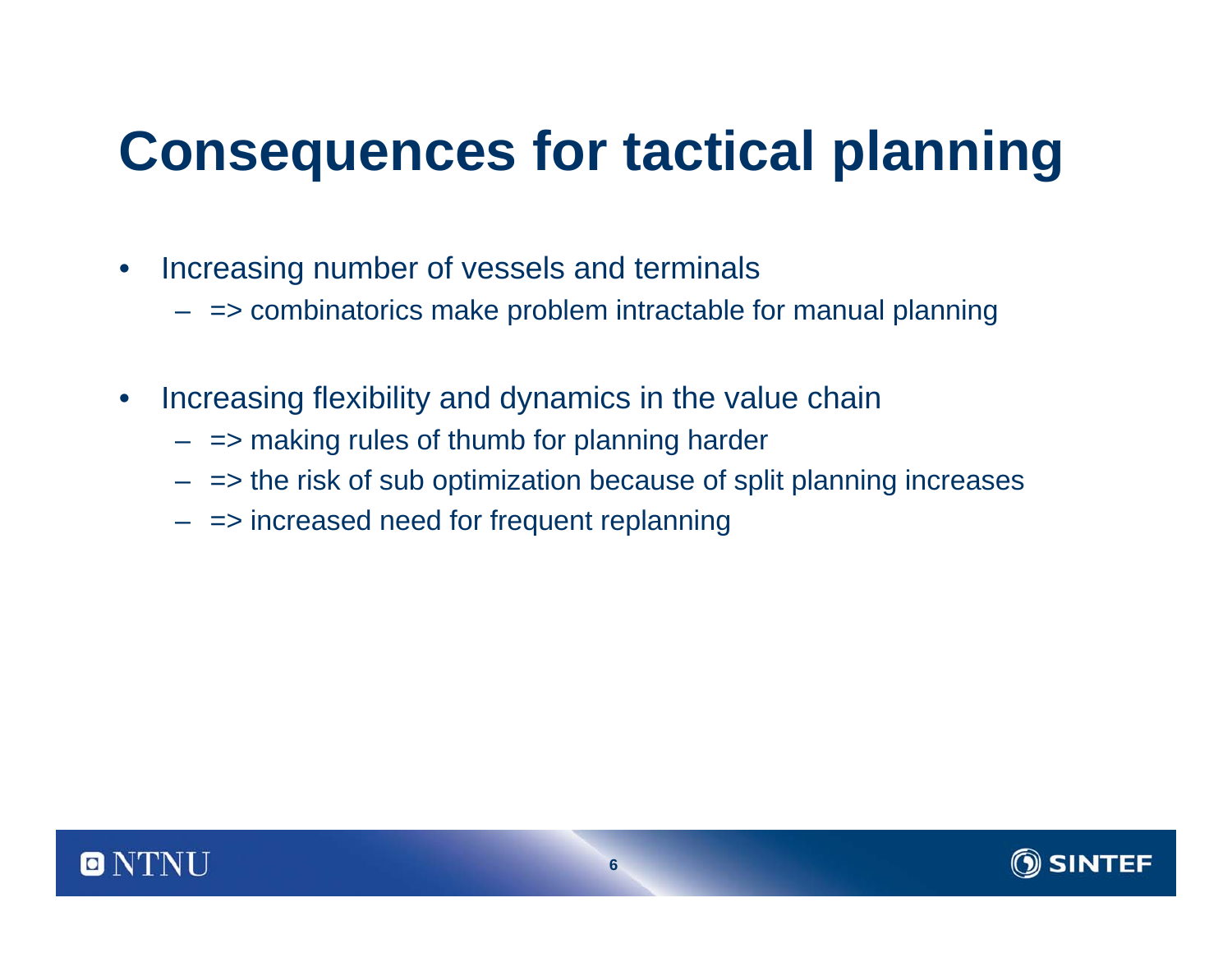## **Methodology**

- $\bullet$ Mathematical programming / Operations research / Optimization
- $\bullet$  Makes the analytical core of a optimization based decision support software

#### **Properties of an optimization model**

- • Gives solutions (plans) based on the problem description
	- Not an evaluation of suggested solutions or policies
	- Treats the whole picture simultaneously



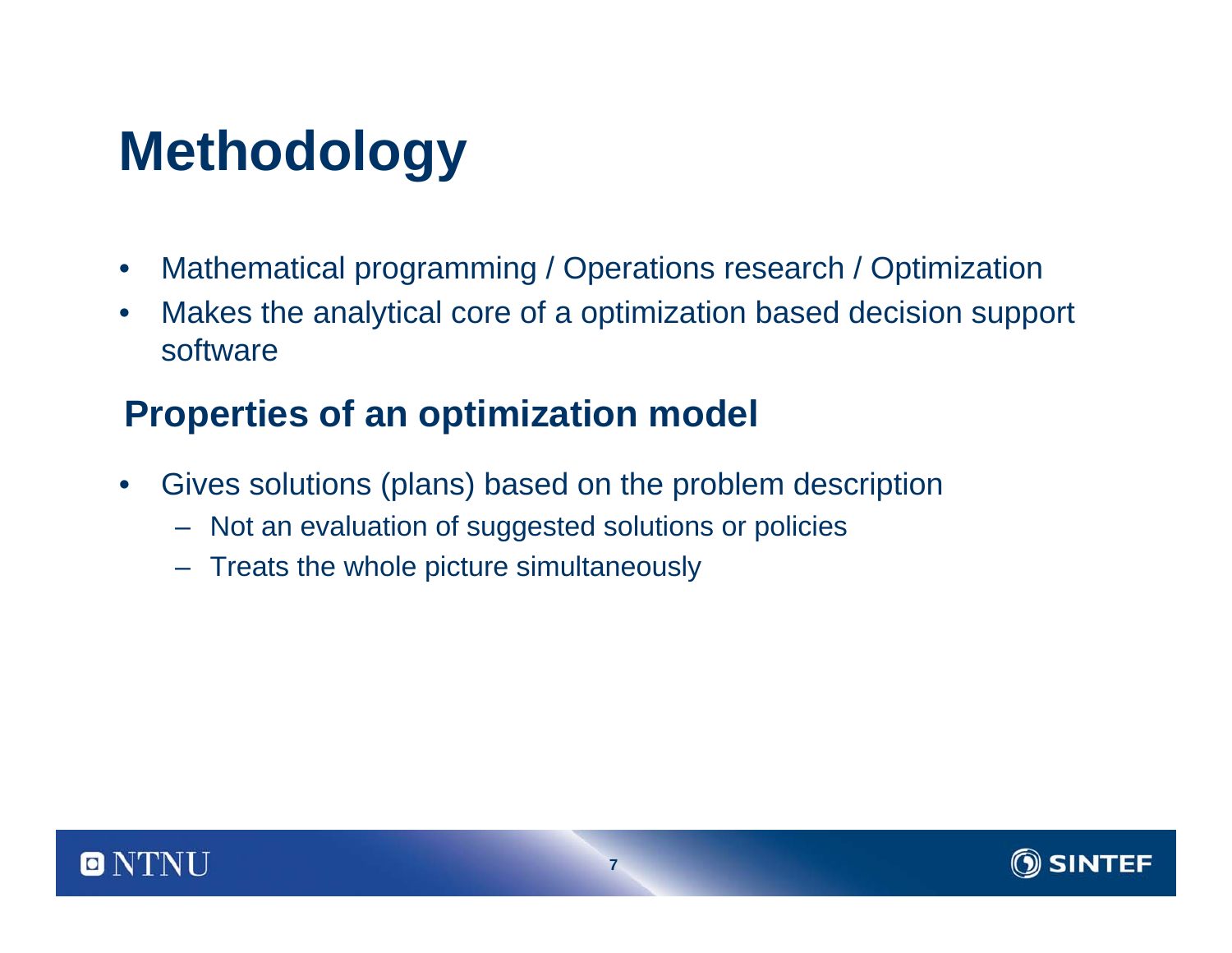## **The model**

- $\bullet$  Extended inventory routing problem
	- Routing of vessels
	- Inventory management
	- Extension: contract management and NG markets
- $\bullet$  Maximize profit
	- LNG/NG purchase and sales
	- Operation costs
		- Fuel costs, port costs, channel costs, charter cost
- $\bullet$  Contains linear and discrete elements => mixed integer linear problem (MILP)



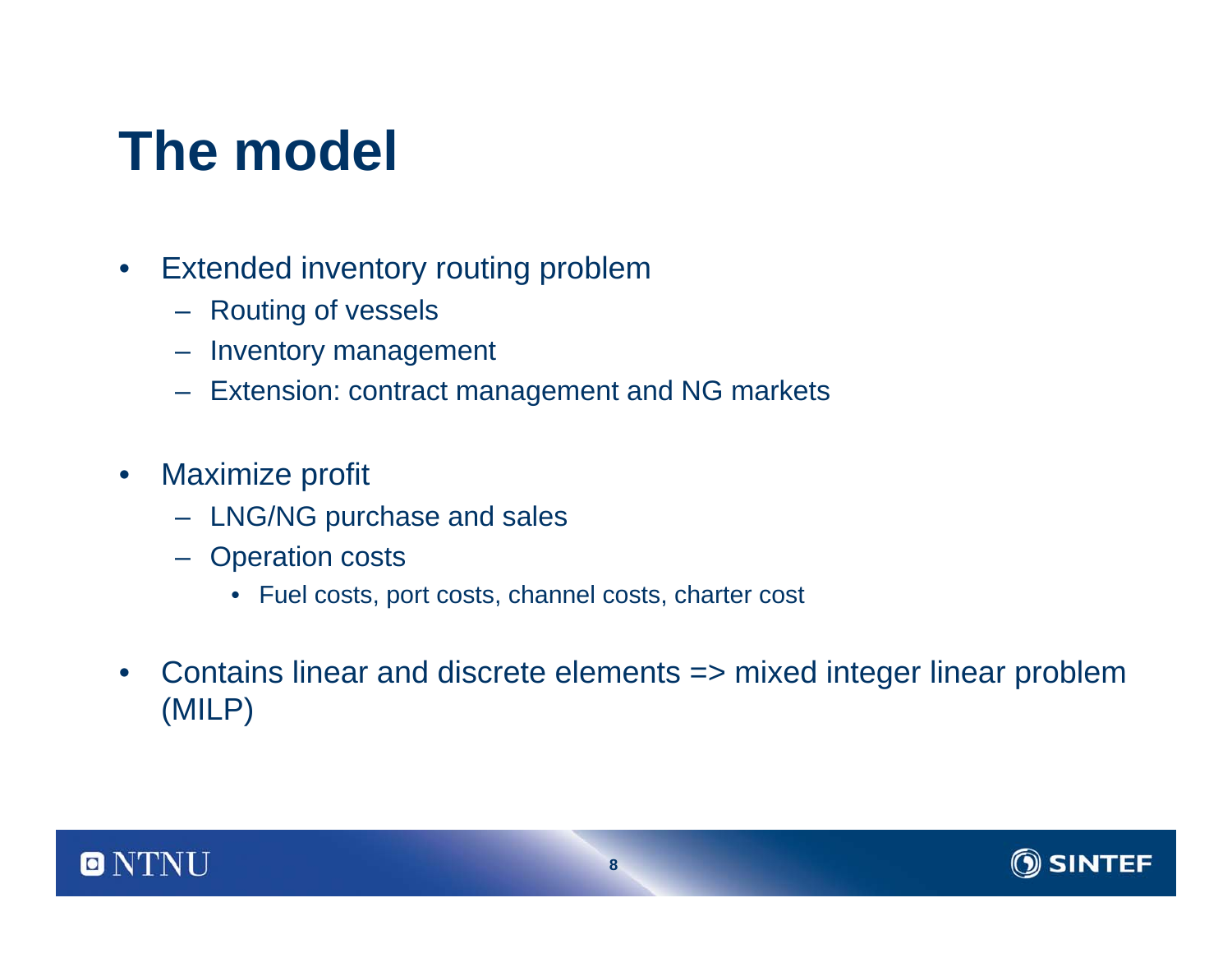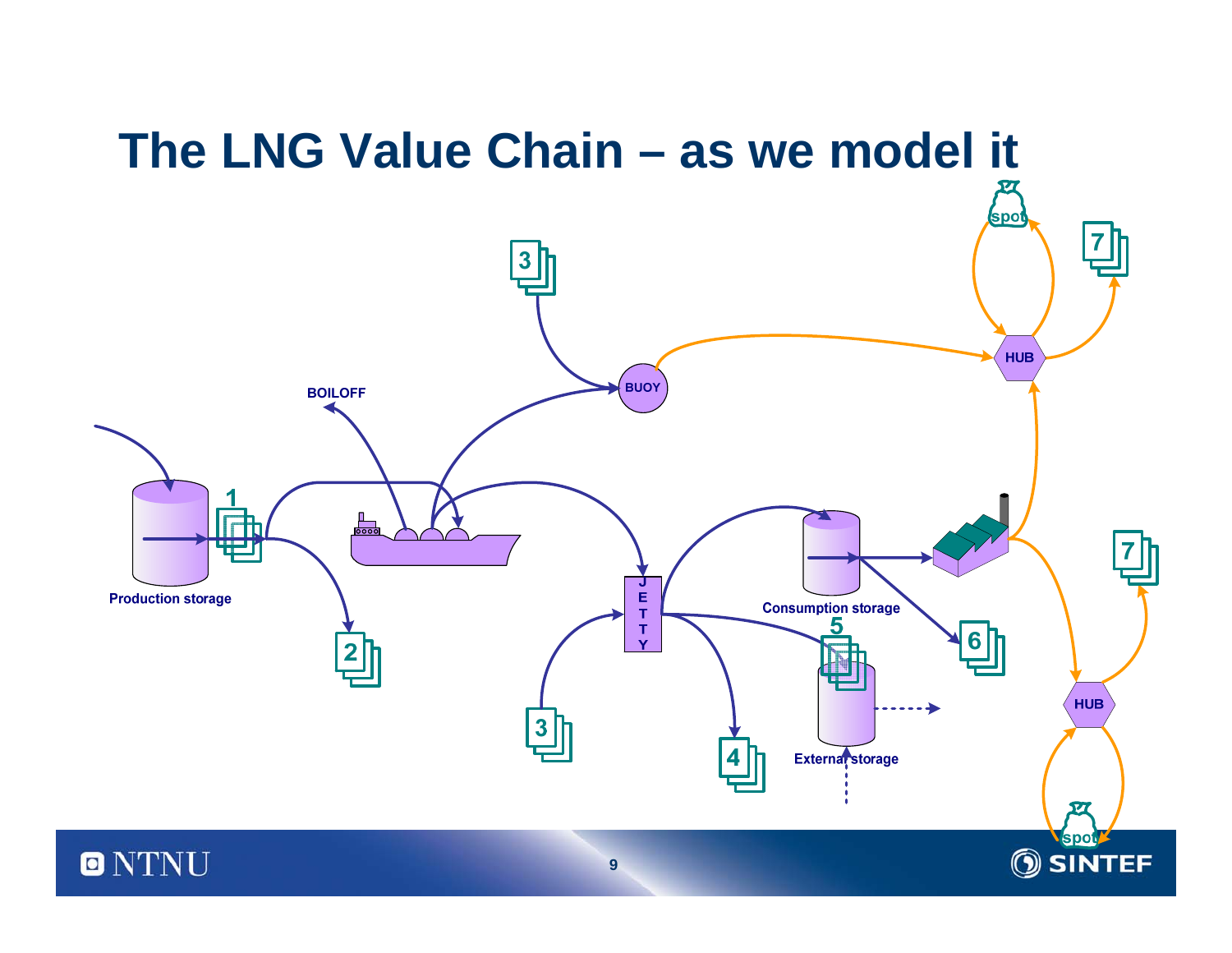### **Contract structures**

- $\bullet$ Given, but time varying price
- $\bullet$ Upper and lower limit on purchase and sales within day or period
- $\bullet$  Destination clauses
	- Limited possibility to deliver gas outside the contracted destinations
- $\bullet$  Destination dependent pricing
	- Net back pricing
	- Profit sharing
- •Limits on number of visits and frequency of visits in a port
- •Etc…

 $\blacksquare$ 



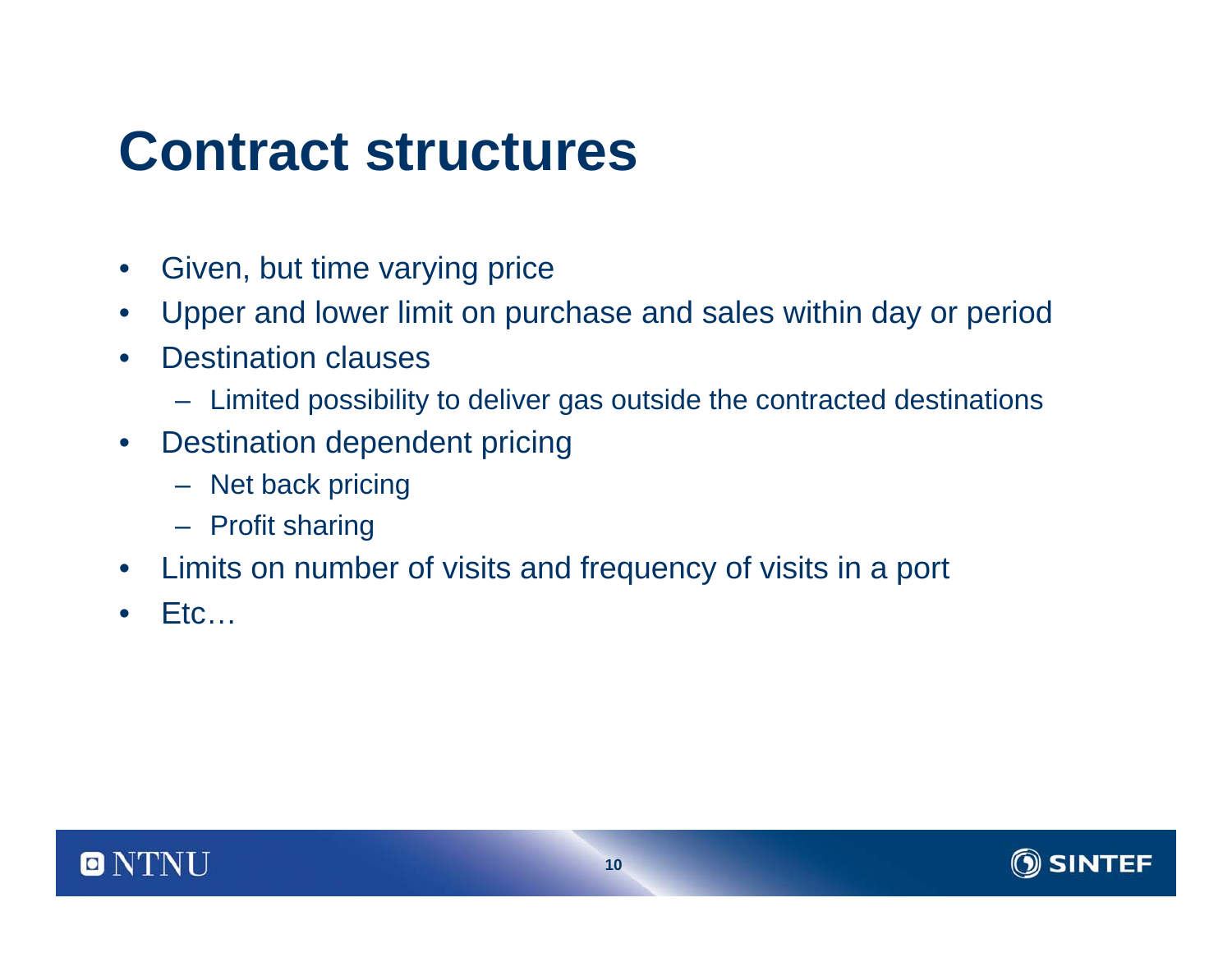## **Computational challenges**

- $\bullet$  Vessel routing is a classical optimization problem known to be computationally hard
- $\bullet$ Our model extends the routing with terminals, contracts and markets
- $\bullet$  We try different solution strategies using commercial optimization software and tailor-made solvers
- $\bullet$  State-of-the art algorithmic work:
	- Solution times very case dependent
	- 0,5-1 year horizon cases solved to near optimal solutions within 10 hours, first solution typically within an hour
	- More research needed



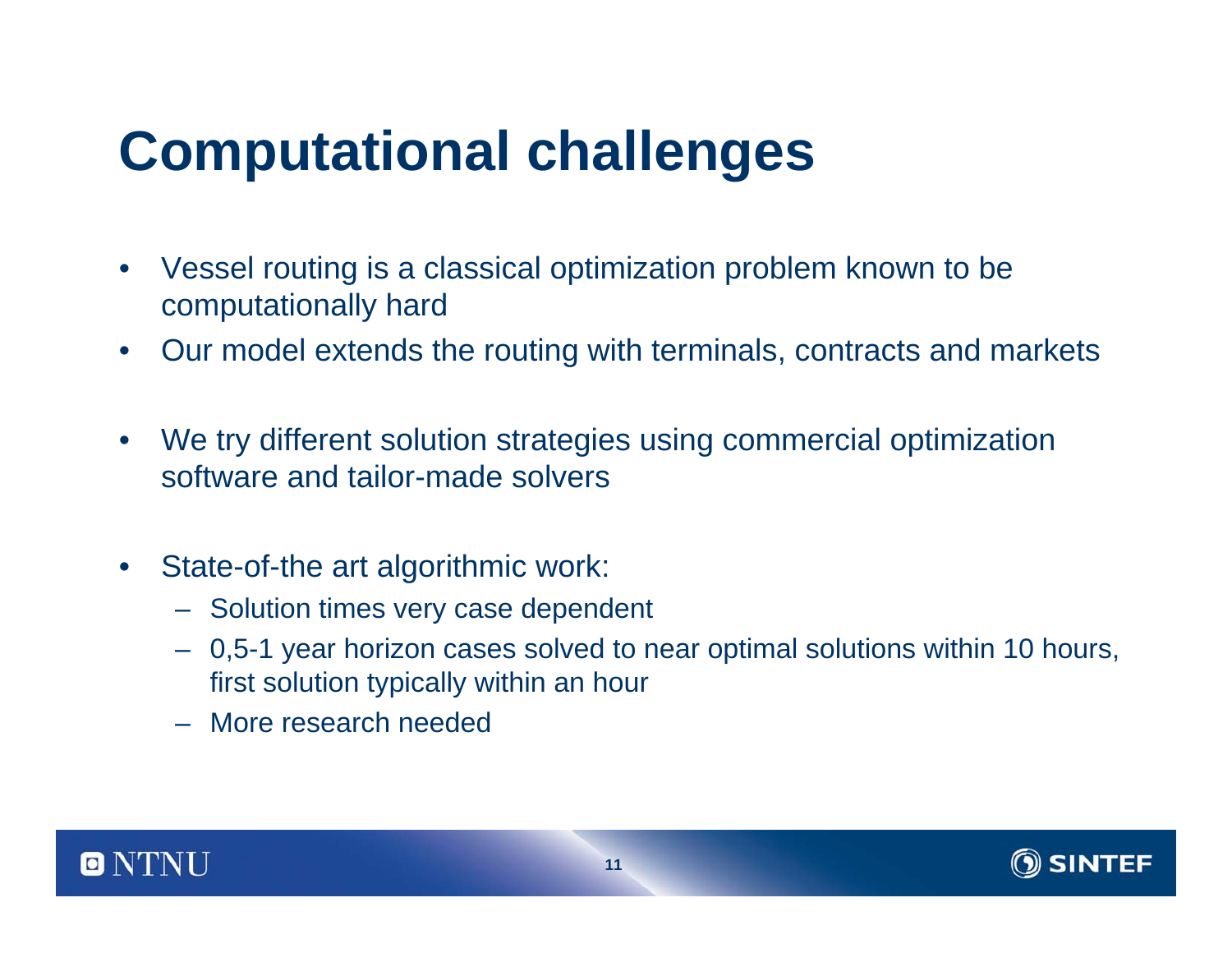## **Some results**





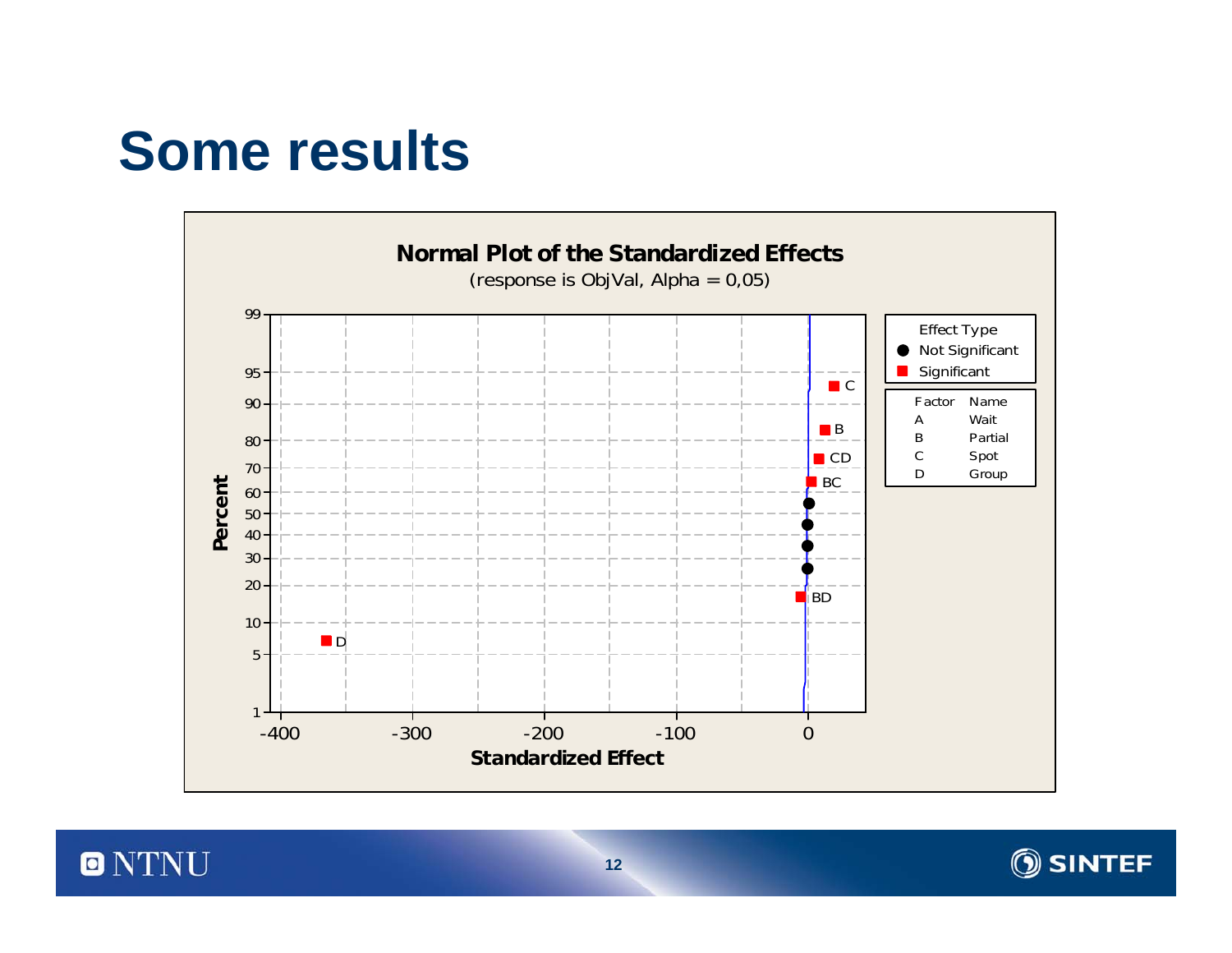## **Including spot markets**

 $\blacksquare$ 



ΈF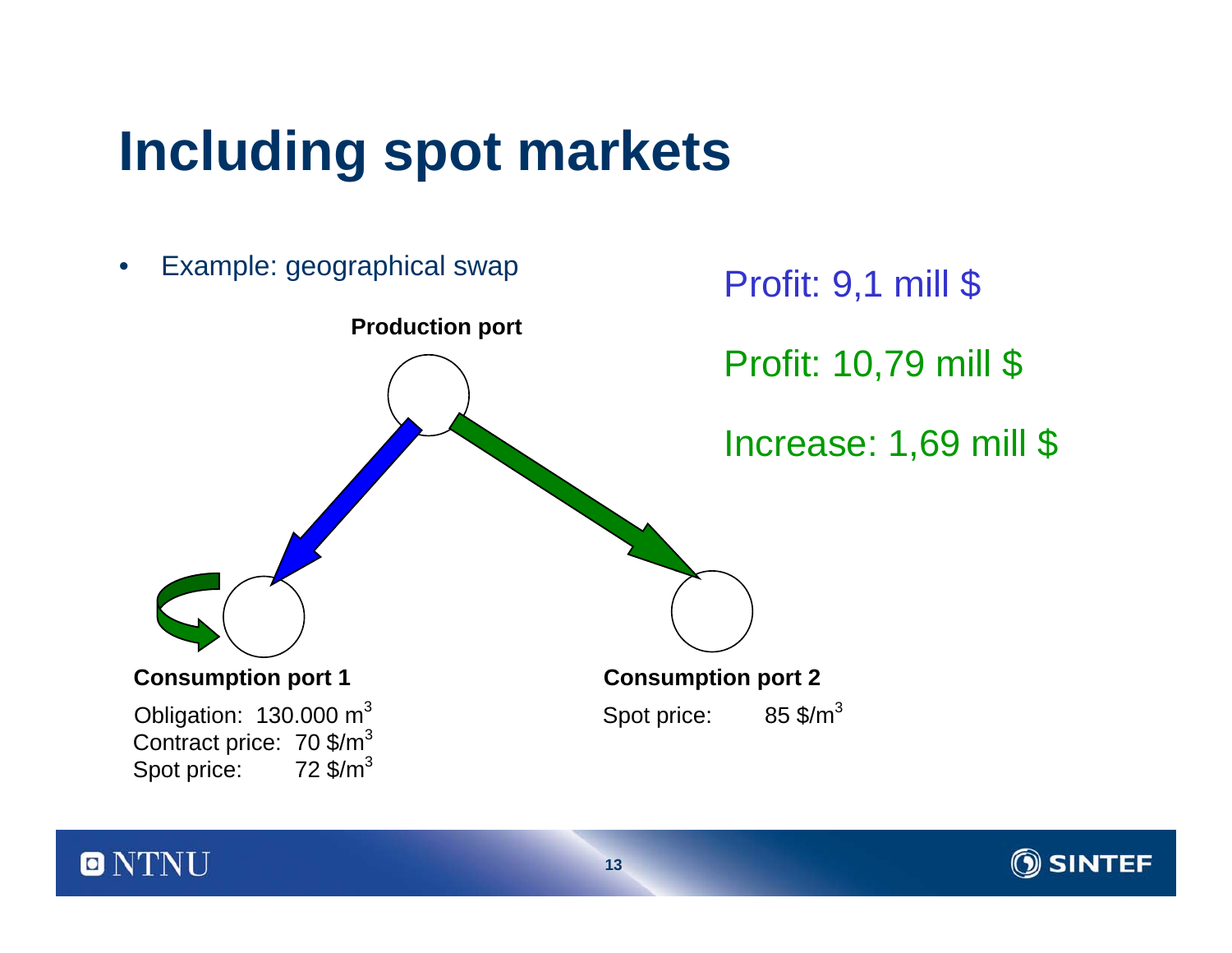## **Partial loading/unloading**

0



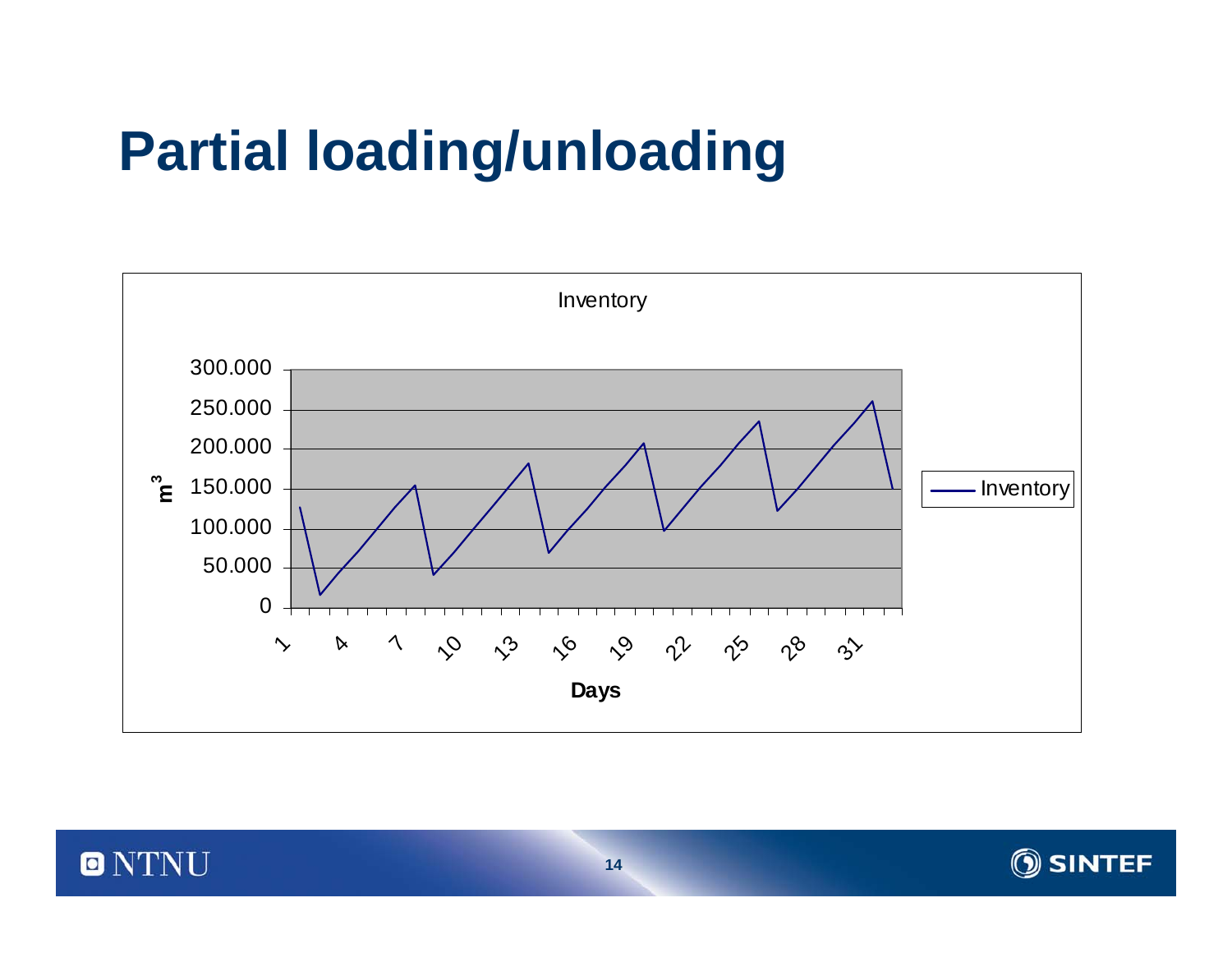



 $\blacksquare$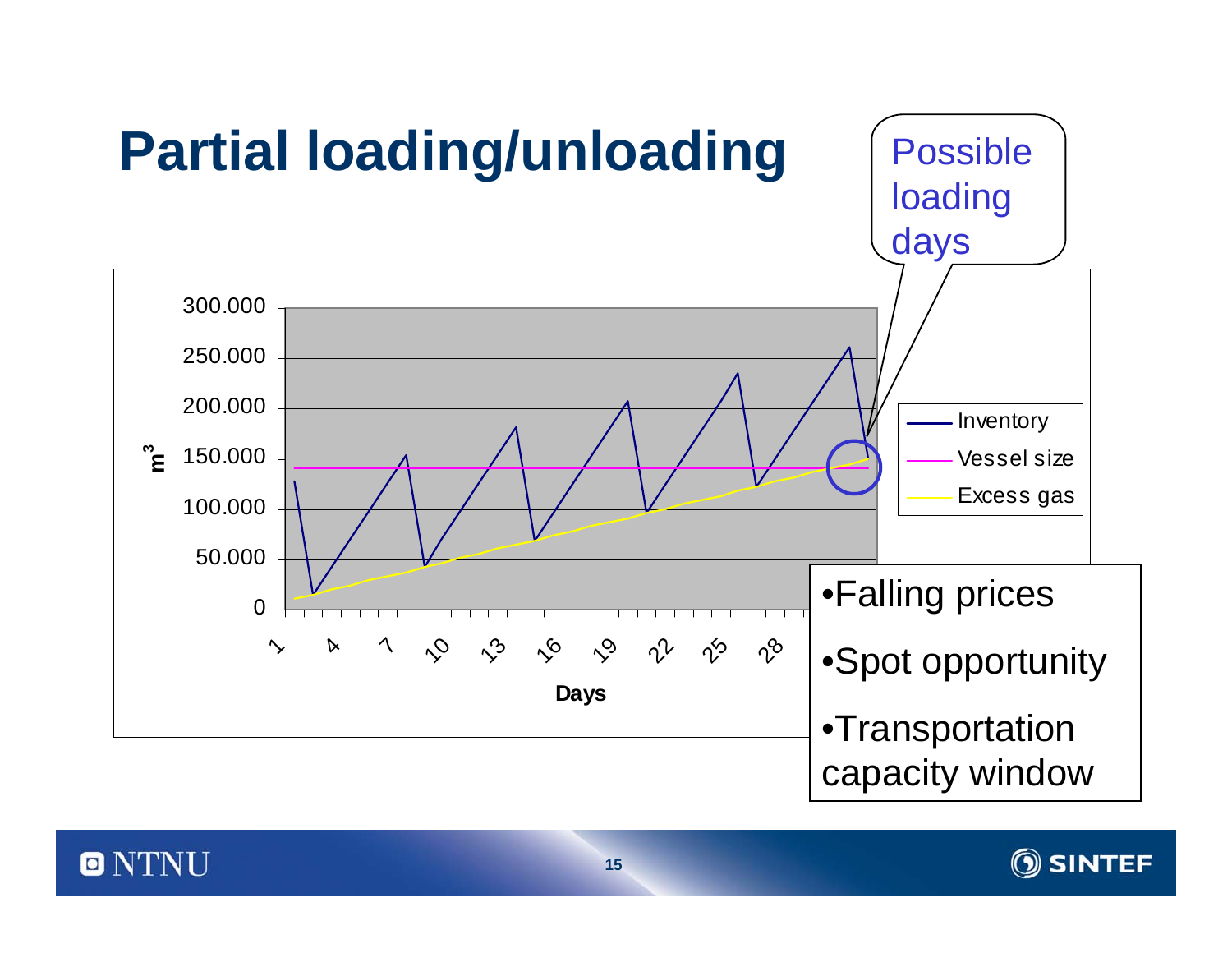## **Areas of use**

- $\bullet$ Develop yearly main plan
- $\bullet$ Terminal meetings with negotiations for slots
- $\bullet$ Respond on spot opportunities
- $\bullet$ Fleet evaluation
- $\bullet$  The tool is currently being tested on real planning situations by our industrial partners



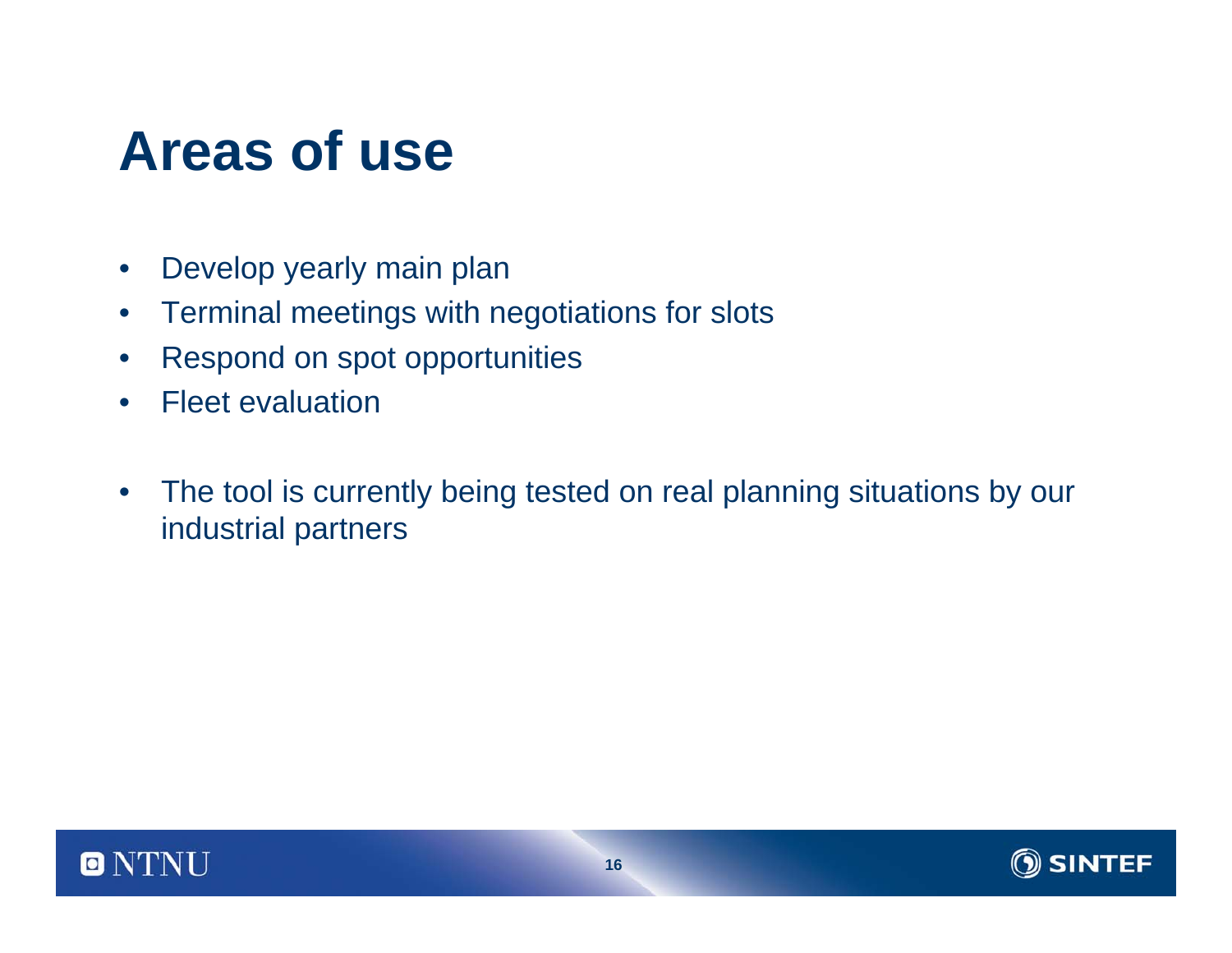## **Summary**

- $\bullet$  Development in the LNG/NG business gives new possibilities but makes planning more challenging
- $\bullet$  An extended inventory routing problem seems like a good way of modeling the LNG value chain
- •Business partners are doing initial tests in real decision processes
- $\bullet$  Small real life cases can be solved with existing algorithms, but more research is needed to treat larger problems